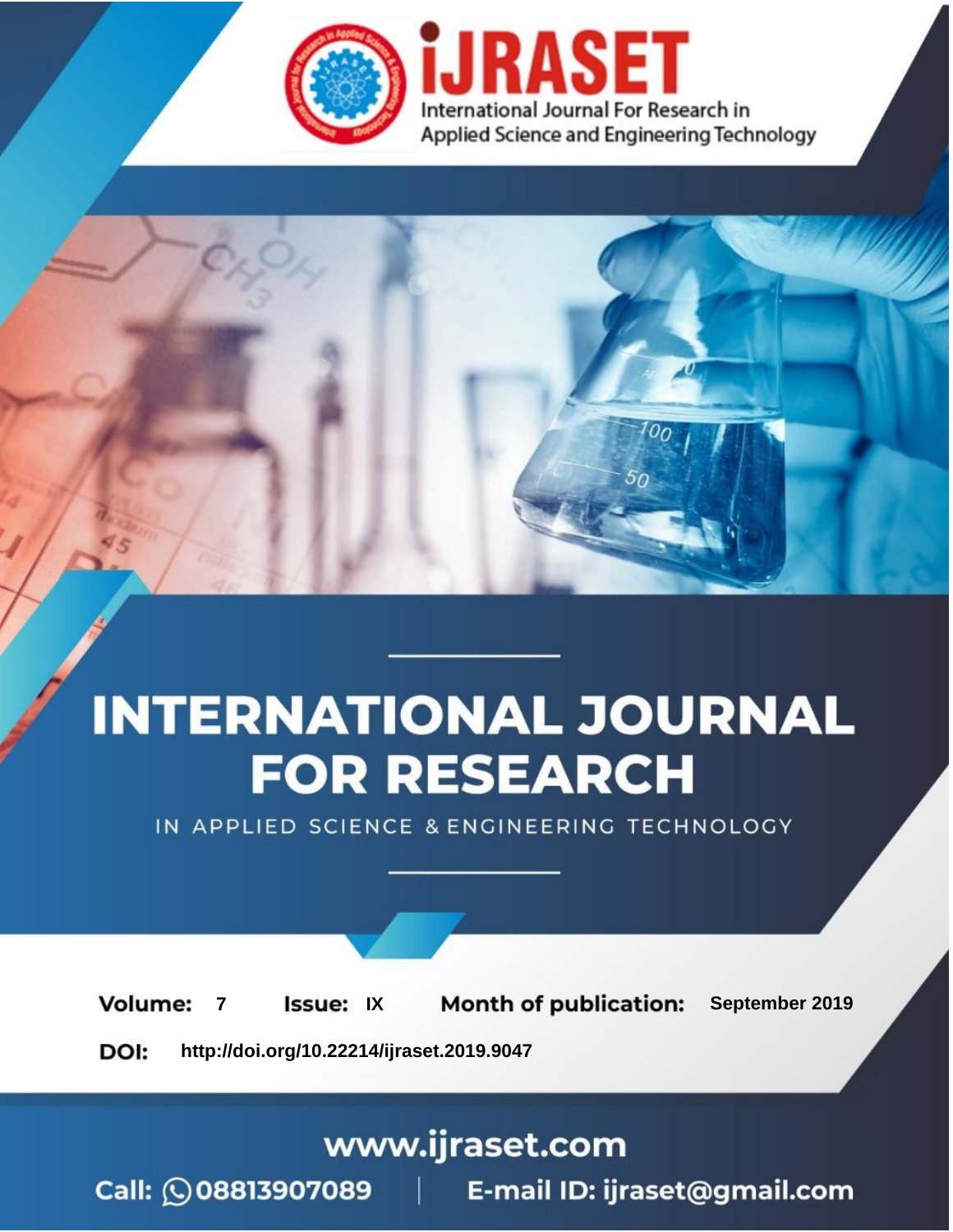

## **Earthquake Analysis, of RC Structure using Different Codes and Different Countries - A Review**

Gaurav Charavande<sup>1</sup>, Savita Maru<sup>2</sup>

*<sup>1</sup>Post-graduation Student, <sup>2</sup>Assistant Professor, Civil Engineering Department, Ujjain Engineering College, Ujjain, RGPV University, Bhopal M.P, India*

*Abstract: Development is a vital part of each creating nation in present time. Each nation has explicit structure configuration codes which give the principles to architects to plan different basic parts like beam, column and slab. RC building plan of each nation depends on their land area. In the period and age of globalization, an architect must be able to comprehend and deal with codes of different nations. Considering this, the principle focal point of this exploration work is to bring out contrasts and resemblances between various RC configuration codes and to utilize it to build up a typical stage. In this exploration RC configuration code of USA, INDIA, and NEWZELAND are considered. The principle centre is the relative additions and deficiencies of different structures configuration codes under specific criteria like stacking examination, plan investigation, convenience and conservative perspective. Many parameters for various cross-segment and distinctive structure material on premise of solidarity are considered. Comparative work has worked out based on stacking correlation like live load, dead load, wind load and various parameters for different components of the structure. Load factor and load combination are also compared. This comparison investigates the design capacities for various building design codes.*

*Keywords: Seismic codes, Seismic analysis, Comparative analysis, Base Shear, Displacement, Seismic Analysis, Storey Drift .*

### **I. INTRODUCTION**

Structural design is a workmanship and study of understanding the conduct of basic part oppressed powers and loads and structuring them with economy and style to give a protected, useful and tough. Structural design of structures of any nation depends on specific codes of practices which give the fundamental information and norms in breaking down and planning the structure from quality perspective and affordable perspective. These codes are completed by profoundly experienced basic architects, academicians and other prominent colleagues of separate regions. This paper concerned the comparison of nominal loads, load combination, load factor, design parameters like beam, column and beam and their suitability from various building codes. The utilization of various plan strategies and codes give various outcomes in basic investigation and structure that prompts changeability in conduct, expenses and strength of structures. Such examination gives heaps of data identified with basic structure that at what degree one nation code is vary from another nation code as far as level of exactness, security, multifaceted nature and subtleties. Thus, it is the obligation of basic designer to give precise measures that lead to ideal execution and economy by with respect to the most proper structure technique. Such inventive capacity and creative mind is completely founded on understanding of auxiliary architects. The auxiliary plan procedure includes basic arranging, activity of powers and loads, part investigation, part structure, correlation among various structures codes and their itemizing. It checked on that those nations where more than one code is received for basic plan so it is useful in establishing what code has higher factor of security and level of precision than another.

### **II. LITREATURE REVIEWS**

- *1) IbnuRusyd, Muksin Umar and LubnaAlam (2018)[1]:* on the analysis of earthquake displacement prediction with reference to magnitude and time through GIS model analysis for the UPLB campus of Philippines. The research was done to manufacture on intensity map and earthquake model for the UPLB campus to resolved. The destruction ratio of building to compare the casualty in the UPLB community and validation of earthquake mode with past events of earthquake in Philippines fragility curve of buildings of Philippines was used to investigate the destruction ratio for disparate building. The few results tell that ULPB buildings are experienced to the intensity range of MMI (6.1-7.7) Mw earthquake coming from various sources.
- *2) SamreenBano (2018) [2]:* They was use application of building codes has been useful in safeguarding the health safety and welfare of the people. The building code needed things for related to what holds something together and makes it strong concrete provides minimum needed things for the related to what holds something together and makes it strong concrete building. Combinations of load factors and strength reduction factor, pushing aside judging requirements, related to what holds something together and makes it strong analysis method joining together and development of strengthening reward. The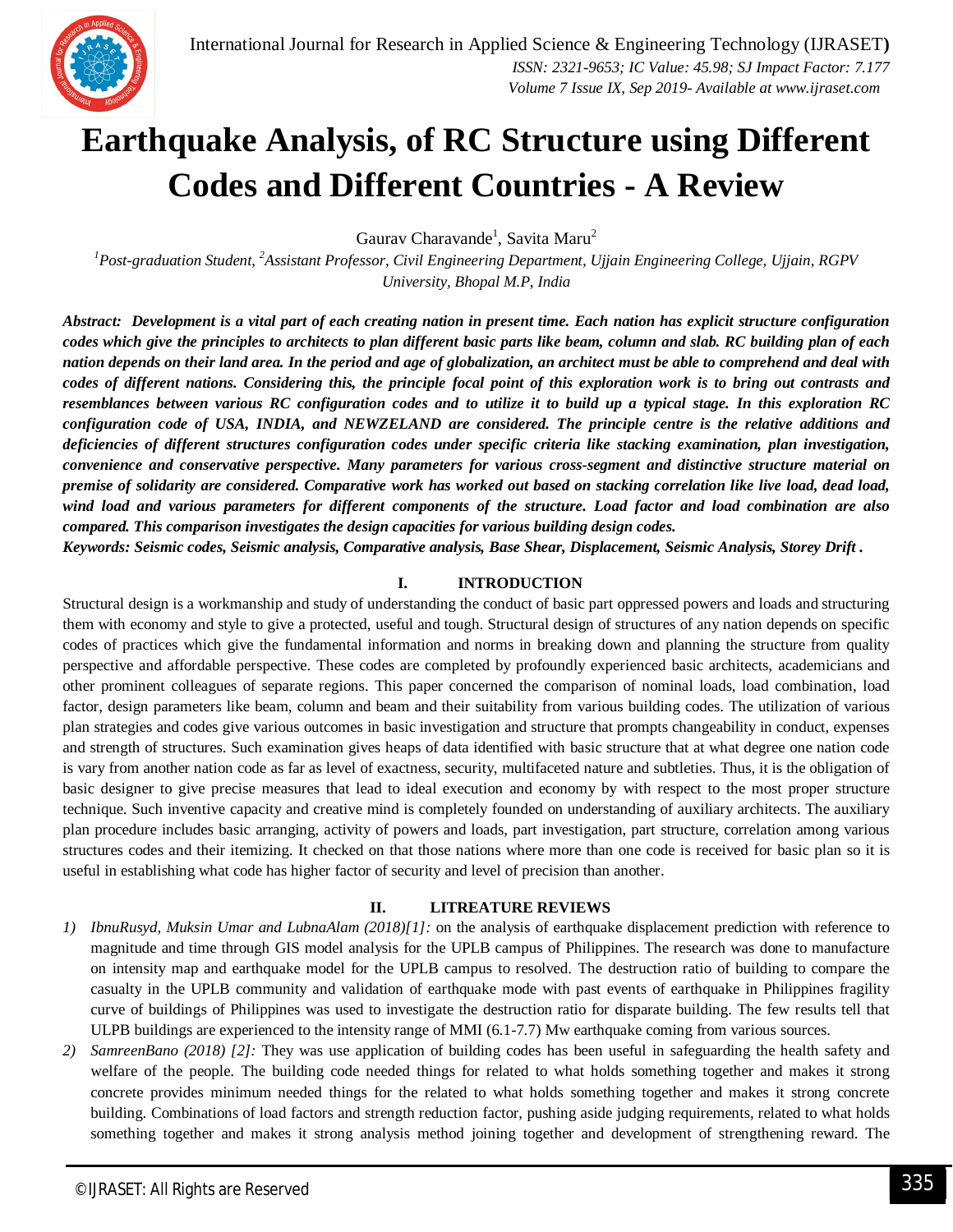

 *ISSN: 2321-9653; IC Value: 45.98; SJ Impact Factor: 7.177*

 *Volume 7 Issue IX, Sep 2019- Available at www.ijraset.com*

methods of process of figuring out the worth, amount or quality of something of strength of existing structure of different element like beam, column and slab.

- *3) C. U. Nwoji and A. I. UGWU (2017) [3]:* Estimate the BS 8110 and Eurocode2 in the design of structure to check out .The relative gains and shear loadings of Eurocode2 and BS8110 under followings criteria like loading analysis without no trouble use and technological advancement. Conducts inquire for beam Eurocode2 gave higher internal support moments. Eurocode2 is capable of bending easily without breaking and now the no of moments are higher than the BS8110 values. At the last it will provide further economical section and technically more advanced than BS8110.
- *4) Kamaldeep Kaur and Jaspal Singh (2017)[4]:* To withstand the earthquake effect without any damage to life and property, the seismic design of building is constructed. It provides sufficient safety against the seismic forces using various codes, the comparisons between static and dynamic analysis on different types of structures is made. Its several out the variations that comes in parameters such as displacement, base shear, axial and shear force, during the use of different codes. In this review paper the seismic behaviors of various structure using different provisions in Indian code, American code, Newzealand code is presented.
- *5) S.H.C Santos (2017) [5]:* Serving was to compare two or more things study of a set of codes for the earthquake-related design of buildings is presented. This comparison shows a general agreement related to the desired main features of an earthquakerelated resistant structure. Simplexes having a left that's a perfect mirror image of the right half evenness and equality and unnecessary thing. Also all the examined codes agree on the need that the related to what holds something together and makes it strong detailing should provide enough the ability to be flattened or drawn into wire for the disappearing of energy in the nonline arrange. Obviously, this is a point to be better talked to in future serving to compare two or more things. Studies Santos 5.HC, Zanaica L, Bu M, Giarlelis C. Lima serving to compare two or more things study of some for design of buildings 16WCEE, Santiago Chile, 20 B. ASCE minimum design Lo- and other structures Washington, DC 2010 (4) related to Europe. Committee for EN 1998-1:2004 Structure for earthquake Europe 1, ECS, Brussels, 2004. (5) Italian ministry of infers religious legal statement of 14 technique per le constrain another point, already stressed, to be further examined something closely so the truth can be found regards the definition of the related to ghosts or the colors of the rainbow shapes with the exception of ASCE/SEI/7/10.
- *6) Khan Prasad (2016) [6]:* Correlated the seismic behavior of multistory RC building using provision made in India code i.e. IS1893:2002, American code IBC2006, and Australian code AS1170:2007 by taking residential building storey G+5 as reference. The Observation Explains the different kind of result by applying three codes by specifically in shear lateral loads drift and area of steel supporting members of RC building with the habitual moments frame was molded and equivalent with static method was accomplish by using STAAD pro software. The shear base higher value than AS1170 it is also illustrate that building design using IBC code would be more conventional than IS 1893 and AS 1170 codes due to cause of the area of steel required for the RCC member for IBC code would be more than IS1893 and AS1170 codes.
- *7) Swajit Gaud (2016) [7]:* As per the standards of the following countries like Indian, European, Newzealand, and Japanese. The present a extensive literature review on the design strength of material stress strain curve for concert steel and confined concert safety factor and limitations of grade of concrete and grade of steel reinforcement. The Impact of high grade concert on the properties and stress block parameter was not mentioned in IS code. Representing the material properties which give Impact on strength of concrete make better with the temperatures respecting to the strength of concrete and tensile strength of concrete was not expanded properly. Only New Zeeland has least and higher value of concrete strength in seismic environment which is 20N/mm and 70N/mm respectively. On the basis of previous standard it was observed carefully that the recommend concrete strength lies between 20Mpa and 50Mpa and between 420Mpa to 500Mpa.
- *8) Mourad M and Bakhoun (2015) [8]:* It is noticed that the building codes from USA, ACI, Europe and Egypt are carefully taken before making any decision. Estimate is carried out for various parameters like action and for the resistance of section in flexural and comp arrive axial loading. Dissimilarly it is observed in the safety factor used in calculating the resistance of different section. They discovered the Egyptian code stipulates values that are so me European code except office building. Egyptian standards provide the largest ultimate load combination and lower sectional capacity. The axial capacity calculated by EC3 is larger than AISC360-10 and ECP203-2007 by % between  $= 1.6\%$  and 4%.
- *9) T.C. Nwofar (2015) [9]:* Distinguished between BS8110-97 and Eurocode2 for the design of reinforced concrete beam specifically on the area of tension and shear reinforcement from economical point of view. A six span continuous beam from the roof of a three storey shopping complex was taken for the analysis and design with the help of programmed excel spread shut. The self weight of the beam was taken as the weight of the and the line load was considered as unity. IT was concluded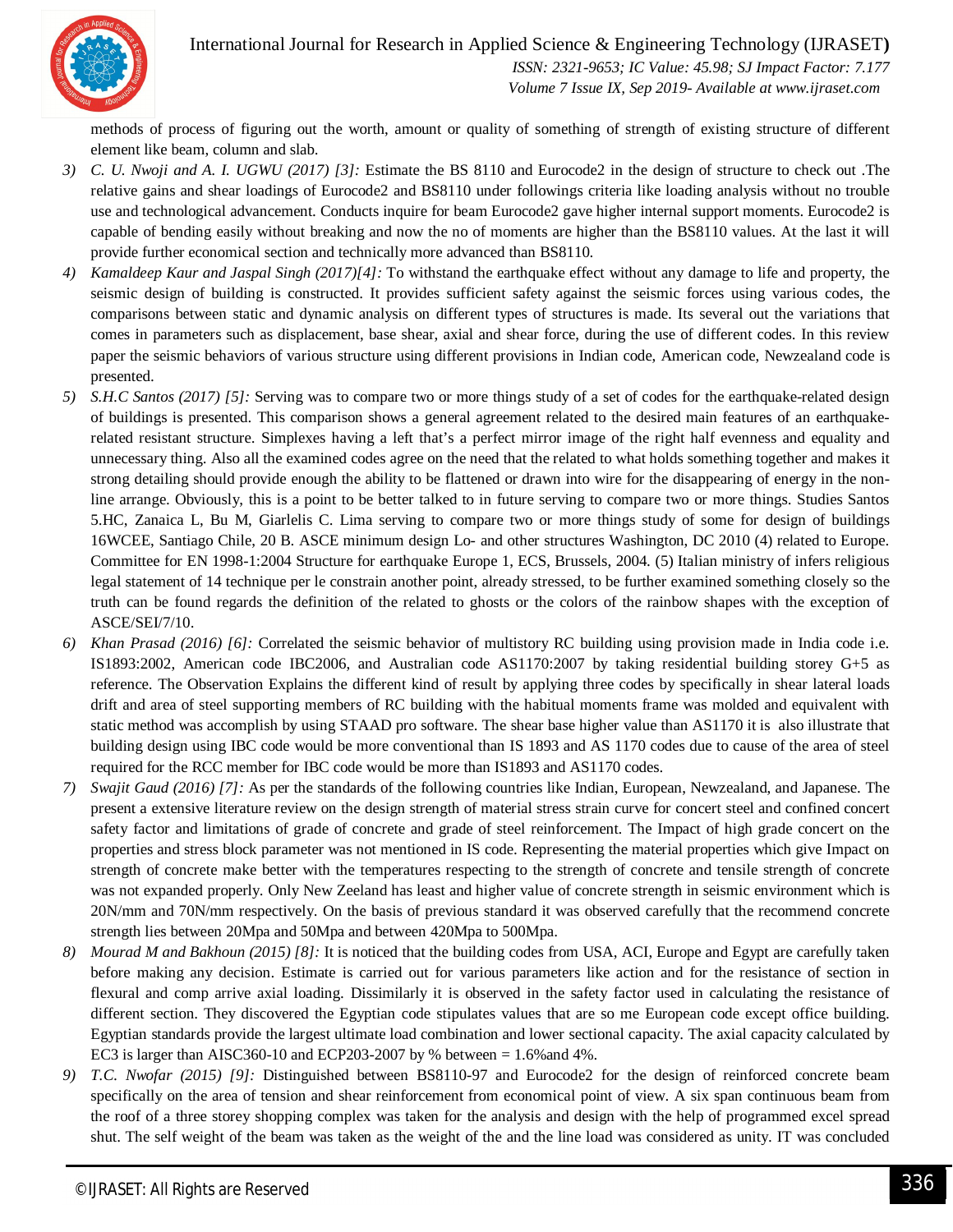

 *ISSN: 2321-9653; IC Value: 45.98; SJ Impact Factor: 7.177 Volume 7 Issue IX, Sep 2019- Available at www.ijraset.com*

that eurocode2 required less amount of tension reinforcement at span as well as support. The average percentage in both cases is 3.08% and 2.83% respectively. The percentage of shear reinforcement for BS8110 is more than eurocode2. The BS8110 required about 1.3%more of the ultimate design loads than that of eurocode2 for the combination of live and dead load. Thus eurocode2 considered to be more economical design with the desired margin of safety.

- *10) S. Karthiga (2015) [10]:* On going the analysis and design of G+10 for seismic forces using four International buildings standard IS1893 , Eurocode2 & ASCE 710 and British code using STAAD PRO V8i. After a plan design the function and working of building a pushover analysis was done in SAP 2000. The check the seismic preservation of building after the observation it was considered that maximum shear is obtained from IS code and it undergoes minimum displacement than other stander codes.
- *11) Rajmahendra Manikaro Sawant (2015) [11]:* Evaluate the effectiveness of steelfiber along with shear reinforcement concrete. Immediate shear test using push off specimens used to investigate out the shear strength of concrete shear stress is computed as the ratio of shear load per unit area of shear plane. The Investigation was carried out on M60 grade of concrete find out workability density and shear strength with various kind of volume of concrete. The strength is Expand up to 29.42% and 28.76% at 7 and 28 days respectively over normal concrete at 1.5% fiber coefficient.
- *12) Labani Nandi , PriyabrataGuha (2014) [12]:* Took three different non identical famous structural building codes such as IS, BS and EC for comparing the design of reinforced concrete structure from economical point of view. The principal contained in considering the grade of concrete is same of all three codes but difference in grade of steel. They concluded that the area of steel for slab is maximum as per IS code than BS and EC, area of steel for beam is maximum as per EC code than IS and BS area of steel for column is maximum as per BS code than IS and EC and area of steel for foundation is minimum as per IS than BS & EC.
- *13) Ali S. Alnuaimi (2013) [13]:* Measure the amount of required reinforcement American concrete Institute [ACI] and British standard Institute [BSI] for the design of rectangular beam section subjected to combined loads of bending shear and torsion and punching shear in slab column connection. It alsoinvolves the desired factory for design loads. It is observed that the punching shear strength of flat column connection is more than BSI for same geometry material and loading cases. The least area of flexural reinforcement as per ACI was noticed greater than BSI while the grater for shear reinforcement than BSI. It was observed that for various design loads longitudinal and transverse reinforcement is less for ACI method than BSI method.
- *14) Jaime Landingin (2013) [14]:* For the habitual frames of standard occupancy to display a differentiation of seismic provender by using three codes of Philippines, Eurocode2 and American code. A four regular building and irregular building frame was considered and compare with different countries. Response spectrum consideration and Equivalent lateral force analysis were observed on the basis of SAP2000 Software. Comparatively it was found that NSCP 2010 and 2009 IBC are demodernized and EC8 provisions are safe.
- *15) Satya Prakash Mishra (2012) [15]:* Carried out a comparison between mix design procedures of IS method, BS method and ACI method. It was noticed that water-cement ratio is highest for BS method and lowest for IS method and water cement content in BS method is less than in the another two methods, the total aggregate content and the aggregate cement ratio in BS method is much high. It was observed that the percentage of fine aggregate content in ACI method is more consistent with increased strength. Due to the use of higher water cement ratio less amount of water content and cement content and higher amount of aggregate content the mixes designed by BS method failed to achieve the target mean strength. Being more consistent, the mixes designed by IS method and ACI method achieved the target mean strength.
- *16) C.M Chan, M.F. Huang (2010)[16]:* Reinvestigate the potential sensitivity of taller and irregularity shaped buildings towards wind excitation. This review paper comprises of a computer based technique for effective and favorable wind resistant performance based design of tall building under various storey's of wind hazard. To find out the optimal structural solution satisfying the strength (life safety), drift (damage) and acceleration (occupant comfort) design performance constraints. A rigorously derived optimality criteria method is to be developed. The paper also suggests an integrated wind- induced dynamic analysis and automatic performance based design optimization technique for lowering down the structural cost of tall buildings.
- *17) Alice E. Diaz De Leon (2010) [17]: Allowed* to be perceived that the building codes are the primary source for guiding in the construction and design of building structure for many years. During the performance of a forensic investigation a sound knowledge and proper application of building design is necessary.This review paper shows the organizational structure of both codes and also presents a comparative example with the use of structural design provisional of both codes. It also includes the load combination case for both IBC and NBCI. It is concluded that, IBC seismic provisional are more performance based whereas NBCI seismic provision are based on empirical data.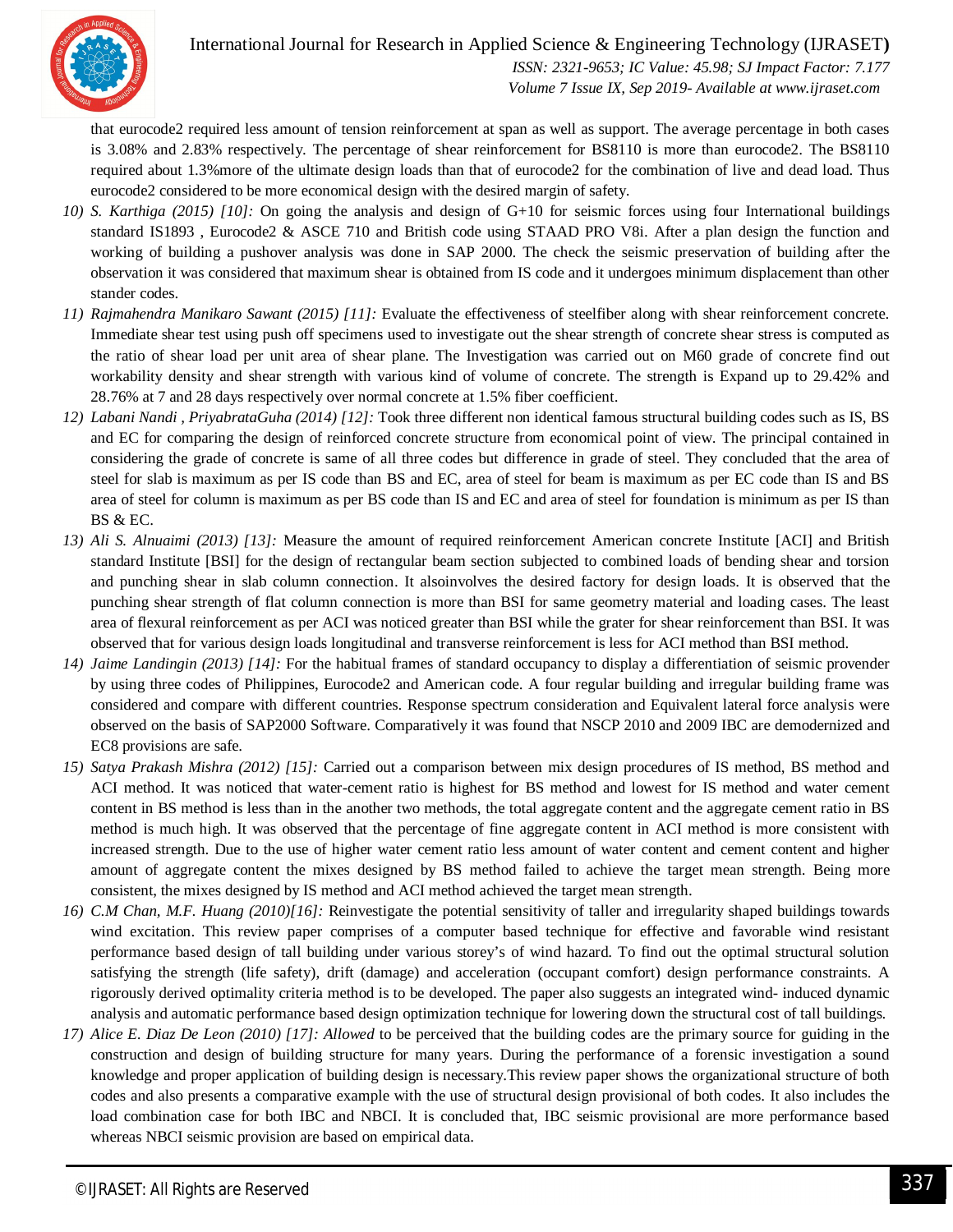

 *ISSN: 2321-9653; IC Value: 45.98; SJ Impact Factor: 7.177 Volume 7 Issue IX, Sep 2019- Available at www.ijraset.com*

- *18) Richard Fenwick, Greogory Macrae (2009) [18]:* For the different outcome in the required design strength stiffness level and the sufficient design provision for the building in which reinforced concrete moment frame provide lateral force resistance. The differentiation between the present data and corresponding 2009 design requirement for regular building is provided by the resisting frames. This paper review lots of information which are related to seismic retrofitting to the engineers to cause to be visible.The various factors which should be taken in assessing existing structure opposite to the current design criteria. This difference show that the Newzeland code in general required lower strength and stiffness level for the flexible moment resisting frame design than the over's as code of practice.
- *19) MarjanFaizian, Yuji Ishiyama (2004) [19]:* AS per 1981 Japan [BSL], 2000USA [IBC], 1999 IRAN [ICS] with their similarities and dissimilarities it was noticed the basic natural period of structure base shear and distribution of lateral force along with structural height was compared. For commutation of seismic load it is essential to observes base shear coefficient, seismic zoning spectral content fundamental period structural behavior coefficient and important factor effect of soil profit and foundation and weight of building. Today's study shows that ICS is quite resemblance to IBC, but there is conductionbetween these two Japanese BSLJ. The signification of building is considered in ICS and IBS but not as like as BSLJ. The basic period is computed with the reference of dynamic analysis using linear &non linear time according to the previous analysis ISC height is more than 50 meter analyses.
- *20) Weizi Zhang and Bahram M. Sharooz (1999) [20]:* The old or the pervious experimental data and analytical results with the help of two design code ACI and AISC to ascertain. The capacity of concrete filled steel tabular column [CFTs]. The data was composed with the help of past studies and then testing of short and lavender CFT made with normal and high steel power conservative. The similarly dissimilarity between ACI and AISC is that the amount from the ACI and detailed analytical result are general closer having many fault about the analytical techniques including cross-section fiber analysis' and numerical integration of the moment with curvature relationship was calculated

### **III. CONCLUSION**

This paper presents a review on seismic behavior of various structures using different codal provision as given Indian code, American code, &Newzealand code for earthquake analysis. This project a residential building of G+5, G+11, G+21.Special RC structure. Modeling of the structure is one as per ETAB software. Time period of the structure in both the direction is taken from the software as per the three standard (9 model are made 3 model for each code). A comparative analysis is performed in terms of base shear, deflection limit, stores drift at linearly static and response spectrum.

#### **REFERENCES**

- [1] IbnuRusyd, Muksin Umar and LubnaAlam (2018), "A GIS-Based earthquake model''. A case study at university of the Philippines Los Banes, Philippines journal of science, vol.147, no.2,pp.301-316,2018, ISSN:0031-7683.
- [2] SamreenBano (2018), "Comparative study of design of structural member of RC building on code for different countries''. International Journal of Innovative Research in Science, Engineering and Technology, vol.7, ISSN:2319-8753.
- [3] C.U.Mwoji and A.I.UGWU (2017), "Compare and Study of BS8110 and Eurocode2 in structural design and analysis''. Nigerian Journal of Technology (NIJOTECH), vol.36, no.3, pp.758-766, 2017.
- [4] KamaldeepKaur and Jaspal Singh (2017), "Comparison of Seismic Behavior of RC structures using various codes''.International journal of Agriculture, Environment and Biotechnology, vol:10.5958/2230-732x.2017.
- [5] S.H.C.Santos (2017), "Comparative study of codes for seismic design of structures''.VERSITA, vol.9-No.1-2013.
- [6] Pamela Jennifer, Jegidha. K., Sureshbabu, (2016) "Seismic Design of Multi-storied RC Building Using Various Codes" International Journal of Research in Engineering and Technology, Volume:05 Issue: 02/ Feb-201
- [7] Khan and Prasad (2016), "A comparative study of seismic behavior on multistoried RC buildings by the provision made in India and other International building codes. Int.J.Eng.Dev.Res., 4:1967-73.
- [8] Swajit Gaud (2016), "Comparative study on material used in various codes for design of RC and steel structure." The master builder, Research Gate.
- [9] Mourad M and Bakhoun (2015), "Comparison of action and resistances in different building codes.'' Journal of advance research 2015/10.1016/j.jare.2015.11.001.
- [10] T.C. Nwofar (2015), "A comparative study of BS8110 and Eurocode2 standard for the design of a continuous reinforced concrete beams."International journal of civil engineering and technology, vol6, no5, pp.76-84, 2015, ISSN online: 0976-6316.
- [11] S. Karthiga (2015), "Design and comparison of a residential building (G+10) for seismic forces using the codes: IS1893, EUROCODE8, ASCE710 and BRITISH CODE. 'Internal journal of research in engineering and technology, vol.4, no.6, 2015, ISSN online: 2319-1163.
- [12] RajmahendraManikaroSawant (2015), "Behavior of high strength fiber reinforced concrete under shear."International journal of civil engineering and technology, vol.6no.4pp.46-54,2015, ISSN online:0976-6316.
- [13] Vinit Dhanvijay, Prof. Deepa Telang, Vikrant nair, (2015) " Comparative Study of Different Codes in Seismic Assessment " International Research Journal of Enginering and Technology, Volume:02 Issue:04 July-2015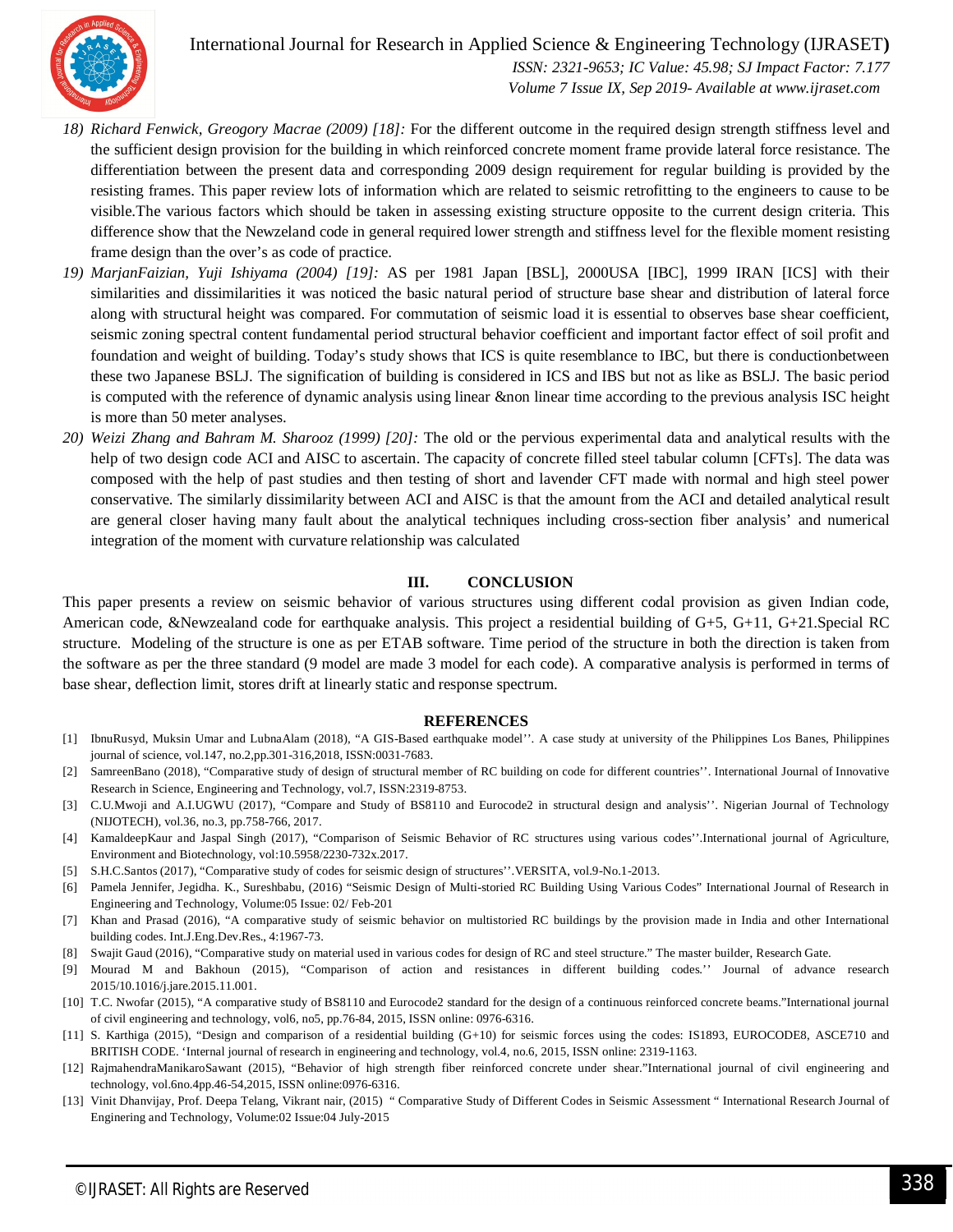

 *ISSN: 2321-9653; IC Value: 45.98; SJ Impact Factor: 7.177*

 *Volume 7 Issue IX, Sep 2019- Available at www.ijraset.com*

- [14] Lakshmi K.O, Prof, Jayashree Ramanujan, Mrs. Bindu Sunil, Dr. Laju Kottallil, Prof. Mercy Joseph Poweth,(2014) "Effect of Shear wall location in buildings subjected to seismic loads" ISOI Journal of Engineering and Computer Science, Volume 1 Issue 1;2014, Page No. 07-17.
- [15] LabaniNandi ,PriyabrataGuha, (2014) "Design comparison of different structural element by using different international codes."International journal of engineering research and technology (IJERT), vol.3, no3, 2014, ISSN: 2278-0181.
- [16] Ali.S.Alnuaimi (2013), "Design results of RC members subject to bending, shear and torsion using ACI 318:08 and BS 8110:97 buildings code, "Practice periodical on structural design and construction, vol.18,no.4,2013,ISSN:1084-0680.
- [17] Jaime Landigin (2013), "Comparative analysis of RC irregular buildings designed according to different seismic design codes, "The open construction and building technology journal, vol.7,pp.221-229,2013.DOI:10.2174/1874836801307010221.
- [18] SatyaPrakash Mishra (2012), "Comparison of IS, BS and ACI methods of concrete mix design and proposing function equation based design, "International journal of civil, structural, environmental and infrastructure engineering research and development (IJCSEIERD),vol.no.1,pp.20-56,2012,ISSN:2249-6866
- [19] C.M Chan. M.F. Huang (2010), "Optical wind resistant performance-based design of tall buildings, "19 analysis and computation specialty conference @2010 ASCE.
- [20] Alice E. Diaz De Leon (2009), "National building code of India and the International building code: An Introduction", Indo-US forensic engineering workshop 2010
- [21] Richard Fenwick, GreogoryMacral (2009), "Comparison of Newzealand standards used for seismic design of concrete buildings." Bulletin of the newzealand society for earthquake engineering, vol 42, no.3, 2009
- [22] MarjanFaizain, Yuji Ishiyama (2004), "Comparison of seismic codes of 1981 JAPAN (BSLJ), 2000 USA (IBC) and 1999 IRAN (ICS)" 13 World Conference on Earthquake Engineering, Paper no. 3168,2004
- [23] Weizi Zhang and Bahram M. Sharooz (1999), "Comparison between ACI and AISC for concrete- filled tubular columns," Journal of structural engineering, vol.125, no.11,1999,@ASCE, ISSN: 0733-9445
- [24] Earthquake Response Spectra and Design Spectra-36896
- [25] ASCE/SEI 7-10. Minimum design loads for buildings and other structures. ASCE standard, American Society of Civil Engineering Institute.
- [26] Response- Spectrum-compatible ground motion processes-382576
- [27] AS/NZS 1170:2002. Structural design actions. Standards Australia/Standards New Zealand
- [28] NZS 1170.5 Supp 1:2004. Structural Design Action Part 5: Earthquake actions- New Zealand-Commentary. Standards New Zealand.
- [29] Revised IS Code for Earthquake Resistant Design of Structures IS 1893 (Part 1): 2002
- [30] Indian Standard Plain And Reinforced Concrete Code of practice IS 456:2000.